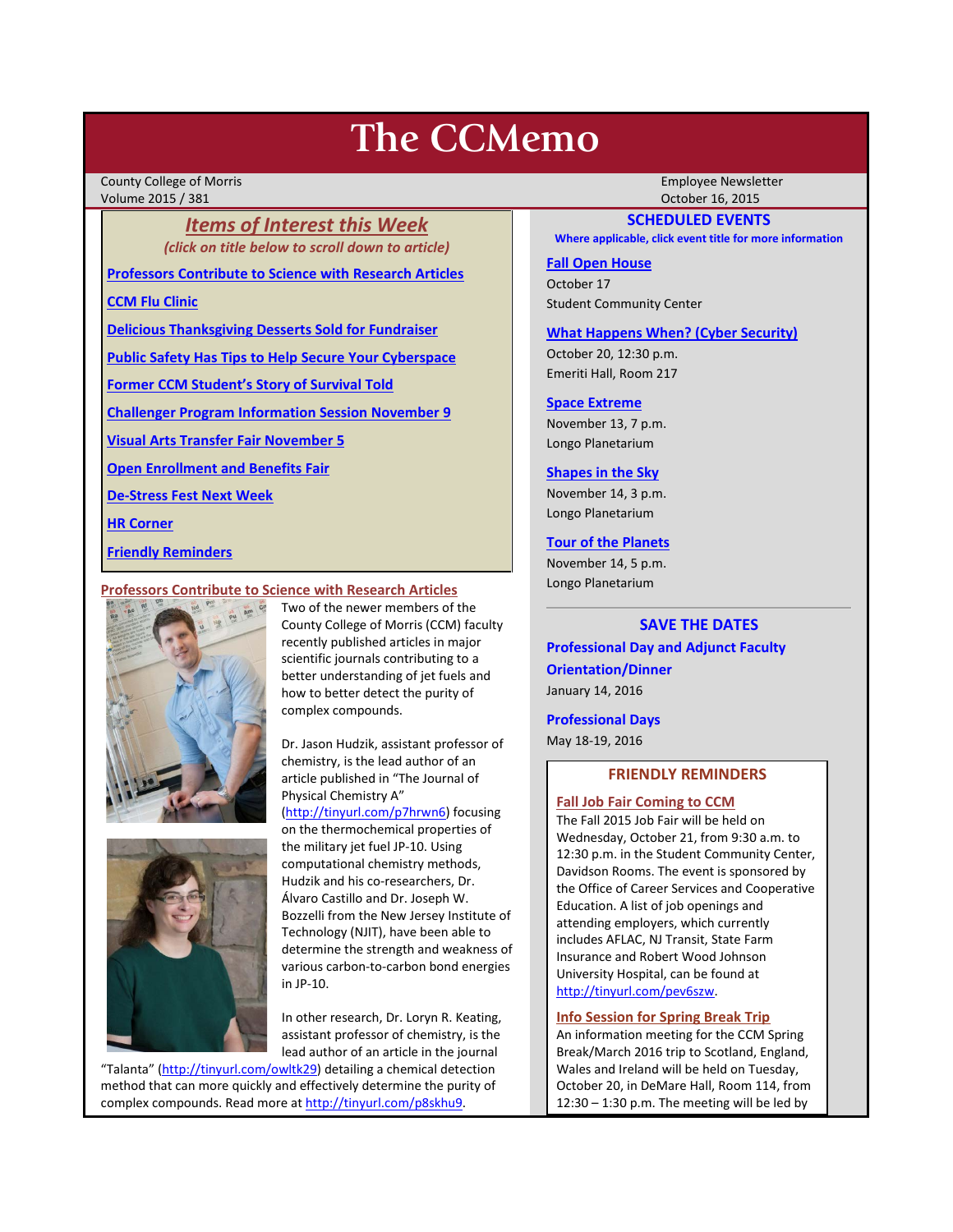#### <span id="page-1-0"></span>**CCM Flu Clinic**

CCM Health Services will be holding its annual flu clinic in conjunction with the Randolph Health Department on Tuesday, October 27, from 9 – 10:30 a.m. in Cohen Hall, Room 266. Flu vaccines will be available for \$20. To register, call ext. 5162 or emai[l ehoban@ccm.edu.](mailto:ehoban@ccm.edu)

#### <span id="page-1-1"></span>**Delicious Thanksgiving Desserts Sold for Fundraiser**

The CCM Alumni Board is selling pies and cakes from Mara's Café and Bakery as an Alumni Scholarship fundraiser. All orders will be delivered to CCM on the Tuesday before Thanksgiving, November 24, and will be available for pick up between 3:30 and 7:30 p.m. in the Student Center, Davidson Room A.

You can order delectable desserts made fresh in Mara's own bakery with traditional family recipes to enjoy at your Thanksgiving celebration, all while helping students. Cakes are available in 7-inch or 10-inch sizes. All pies are fresh and never frozen. The order form can be found at [http://tinyurl.com/qa6l7jg.](http://tinyurl.com/qa6l7jg) 

Payment must be submitted with the order and can be in the form of cash or a check made out to Barbara Capsouras or Roseann Maione. All orders must be submitted by Monday, November 2. All sales are final. More details about Mara's pies and cakes can be found at [www.marascafe.com.](http://www.marascafe.com/) If you have questions, please contact Barbara Capsouras at ext. 5059.

## <span id="page-1-2"></span>**Public Safety Has Tips to Help Secure Your Cyberspace**

Students, faculty and staff on college campuses use the Internet for a variety of reasons including doing homework and social networking, as well as communicating and posting lesson plans and grades. October is Cyber Security Awareness Month (NCSAM ), presenting an opportune time to recognize the importance of cyber security by educating and engaging campus community members through activities, events and training that raise cyber security awareness and promote safe online habits.



While NCSAM is sponsored by the Department of Homeland Security, the National Cyber Security Alliance and the Multi-State Information Sharing and Analysis Center, several other agencies and organizations participate in this important awareness month. For your convenience, Public Safety has compiled a list of participating agencies and organizations, each offering various resource

materials, as well as links to training and webcasts, many of which are offered at no cost. For example[, www.StaySafeOnline.org](http://www.staysafeonline.org/) is a resource provided by the National Cyber Security Alliance (NCSA) that provides college administrators a list of things they can do, short- and long-term, to support NCSAM. NCSA also provides steps students and administrators in higher education can take to advance cyber security efforts. Please visit their website at http://tinyurl.com/phhnnid for more resources.

<span id="page-1-3"></span>**Former CCM Student's Story of Survival Told** The story of holocaust survivor Eric Katzenstein, a former student at Professor Craig Pilant of the History Department.

The tour has stops in London, Dublin and Edinburgh. The meeting will include information on the itinerary, schedule, costs and other pertinent matters. The meeting will also provide a look at the upcoming 2017 trip to Spain, Paris and Morocco. There is no obligation involved with coming to the meeting. Those with questions should contact Pilant at [cpilant@ccm.edu](mailto:cpilant@ccm.edu) or ext. 5605.

## **Upcoming EOF Halloween Events**

The CCM Educational Opportunity Fund (EOF) will be hosting two Halloween-themed events. The EOF Halloween Open House takes place on Thursday, October 29, from 10 a.m. – 3 p.m. in Cohen Hall, Room 211. Those attending can find out what EOF is all about,



receive free cider, treats and more, and the person in the best costume will receive a prize. The EOF Student Alliance is also holding its 12th

annual Halloween UNICEF Drive through Friday, November 6. You can pick up a box anytime from Cohen Hall, Room 211, and return filled boxes by the deadline date. You may also pick up boxes the day of the open house at the alcove by the Cohen Café, where EOF members will exchange candy for your spare change.

## **Faculty Development Grant Applications Due November 2**

Applications are now being accepted for the Louise and Samuel Olshan Endowment, which provides grants to faculty for professional development. The deadline is November 2. Awards range from \$50 to \$150 and defray the costs of memberships in professional organizations or attendance to professional organization meetings. Applications are open to full-time faculty. Adjunct faculty who have taught for at least 20 semesters are also eligible to apply. Department chairs and assistant chairs are not eligible. Application forms and grant eligibility rules can be found at [http://www.ccm.edu/cte/grants.aspx.](http://www.ccm.edu/cte/grants.aspx)  Applications should be submitted to Dr. Maureen Stivala in Henderson Hall, Room 210.

**Library Book Group**  The CCM Library Book Group will be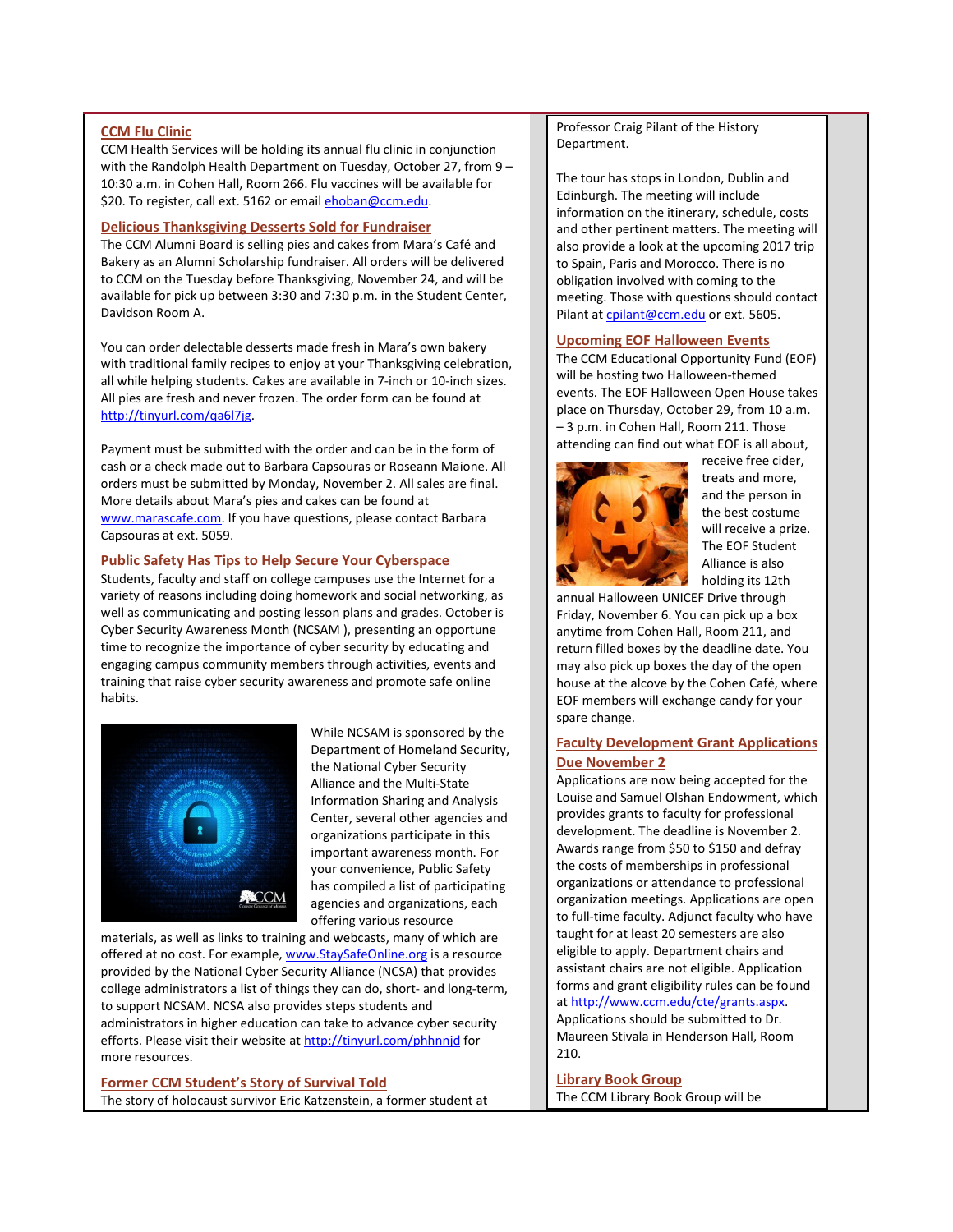CCM, will be told on Thursday, November 5, at 12:30 p.m. in the Student Community Center, Davidson Rooms A and B. The program consists of a short film and a question and answer period with director Philippe Dumoulin.

#### <span id="page-2-0"></span>**Challenger Program Information Session November 9**

High school students in Morris County and Northern New Jersey have an opportunity to enrich their education with college-level courses through the CCM Challenger Program. Students and parents can find out about all the program has to offer during an information session on Monday, November 9, from 7 - 8 p.m. in the Student Community Center, Davidson Room A. Parking is available in Lots 6 and 7.

More than 300 students participate in the Challenger Program each year. Along with giving high school students a chance to expand their education, the program also allows students to experience the college environment and strengthen their candidacy when they apply to colleges and universities. The courses may also fulfill some high school graduation requirements and may apply toward college degrees. Read more a[t http://tinyurl.com/ownsqy3.](http://tinyurl.com/ownsqy3)

## <span id="page-2-1"></span>**Visual Arts Transfer Fair November 5**

CCM Transfer Services will be hosting a Visual Arts Transfer Information Fair on Thursday, November 5, from 10:30 a.m. – 1 p.m. in the Learning Resource Center, Multipurpose Room. Students will learn about their program options, the transfer admission process and meet campus representatives from visual arts programs at local institutions. All Visual Arts faculty and students are encouraged to attend.

#### <span id="page-2-2"></span>**Open Enrollment and Benefits Fair**

Plan year 2016 open enrollment for full-time employees takes place now through November 2. An email was sent by the Human Resource Department with more information. During the open enrollment period, employees can make general changes such as adding or deleting dependents, changing coverage levels, or enrolling in a different medical or dental plan. All changes to coverage made during this period will be effective on January 1, 2016. The Benefits Fair, featuring representatives from vendors as well as members of CCM Human Resources, will be held on Thursday, October 22, from 10 a.m. – 2 p.m. in the Learning Resource Center, Room 121.

## <span id="page-2-3"></span>**De-Stress Fest Next Week**



On Tuesday, October 20, the Office of Counseling and Student Success will be hosting its annual De-Stress Fest in the Davidson Rooms in the

discussing short stories by Edgar Allan Poe on Wednesday, October 28, at 12:30 p.m. and all employees are welcome to attend. Those planning to participate should read at least three stories before the meeting. The text of the complete works of Poe may be found online at [http://tinyurl.com/qzdt769.](http://tinyurl.com/qzdt769) The library also has a few copies in print.

The club typically meets the last Wednesday of the month in the library conference room. Those with questions can contact ext. 5278.

Another discussion will take place on Wednesday, November 25, and will include three stories (including a turkey story – think Thanksgiving) and three essays on story telling by Mark Twain. Read "A Fable," "Hunting the Deceitful Turkey" and "The McWilliamses and the Burglar Alarm" at [http://tinyurl.com/ckrth86.](http://tinyurl.com/ckrth86) Read "How to Tell a Story" and other essays at [http://tinyurl.com/m7s3lr2.](http://tinyurl.com/m7s3lr2) 

#### **Fall Student Workshops**

The CCM Office of Counseling and Student Success is hosting multiple upcoming workshops that are designed to help students in a number of important areas. A full schedule of Fall Semester workshops can be found a[t http://tinyurl.com/nlbqlya.](http://tinyurl.com/nlbqlya) The following is a description of the next event.

#### **Vision Board**

**Tuesday, November 3, noon-2 p.m.; Student Community Center, Davidson Room B** This fun and creative workshop allows students to take time to think about life goals differently than they have before. Using free flow, magazines, colorful utensils and a relaxed space, students are invited to take a deeper look into what they envision or intend for themselves in their future. Participants will be given a blank board, scissors and glue, and access to magazines and utensils. Counselors and student leaders will be available for collaboration and guidance.

#### **HR CORNER**

## <span id="page-2-4"></span>**Retirement Consultations**

One-on-one counseling sessions are available as follows with state-approved representatives:

**MetLife** representative David Sharpe will be on campus on Tuesday, November 10, from 10 a.m. – 2 p.m. in Henderson Hall, Room 107. Emai[l dsharpe2@metlife.com](mailto:dsharpe2@metlife.com) to make